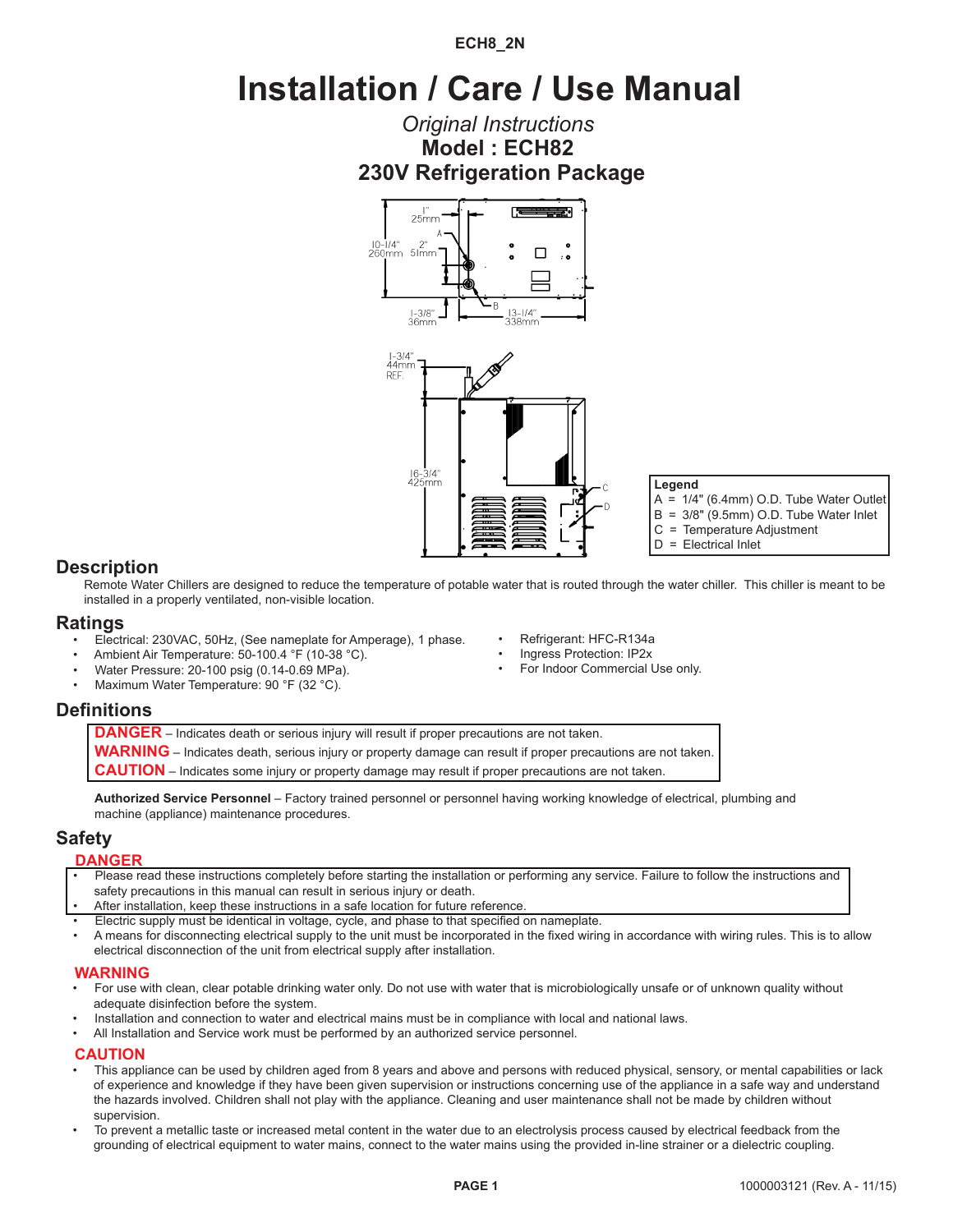# **Installation**

For correct and safe installation, please read these instructions completely.

#### **DANGER**

- All Installation work must be performed by an authorized service personnel.
- Disconnect electrical supply serving the Installation area to reduce risk of electrocution.
- Unit not suitable for installations where water jets could be used.

#### **WARNING**

- Shut off water supply serving the Installation area to reduce risk of water damage.
- Installation area must have minimum required clearances and ventilation for safe operation.
- Never wire compressor directly to electrical supply.

#### **CAUTION**

- Hose-sets are not to be used for connecting to water mains.
	- Tools/Items required but not provided.
		- o Safety Glasses
		- o Protective Gloves
		- o 5/16" (7.9mm) Socket Wrench or Flat Head Screwdriver
		- o Water Shut-off Valve

# **Installation Steps**

- 1. It is important to insure proper ventilation. When mounting in an open area, to insure proper ventilation, maintain a 4" (102mm) clearance from cabinet louvers on each side of cooler. When mounting unit in a cavity or behind a wall, maintain a minimum space of 4" (102mm) on each side, 4" (102mm) on the top and a depth of 12" (305mm).
- 2. Connecting lines to be made of unplated copper. Thoroughly flush all lines to remove all foreign matter before connecting to cooler.
- 3. Connect in-line water strainer(Provided, Item 16) to chiller water inlet. See Figure 2.
- 4. Connect in-line water strainer to building supply with a water shut-off valve (not provided). See Figure 2.

### **Wiring Instructions**

- 1. Turn off electrical supply to chiller circuit.
- 2. Remove front panel (Item 10) to gain access to electrical box using a 5/16" (7.9mm) socket wrench or a flathead screwdriver.
- 3. Rotate fan to insure proper clearance and free fan action.
- 4. Join electrical wire to unit using 3/8" cable clamp connector or appropriate conduit connector.
- 5. Connect ground wire to ground screw (provided).
- 6. Connect black wire to 230Vac.
- 7. Connect white wire to Neutral line.
- 8. Replace front panel (Item 10).





# **Start-Up**

- 1. Open water shut-off valve
- 2. Purge air from all water lines by operating bubbler valve of fountain to which chiller is connected. Steady water stream assures all air is removed. Check all water connections for leaks. Fix all leaks before proceeding.
- 3. Rotate fan to insure proper clearance and free fan action.
- 4. Turn on electrical supply.